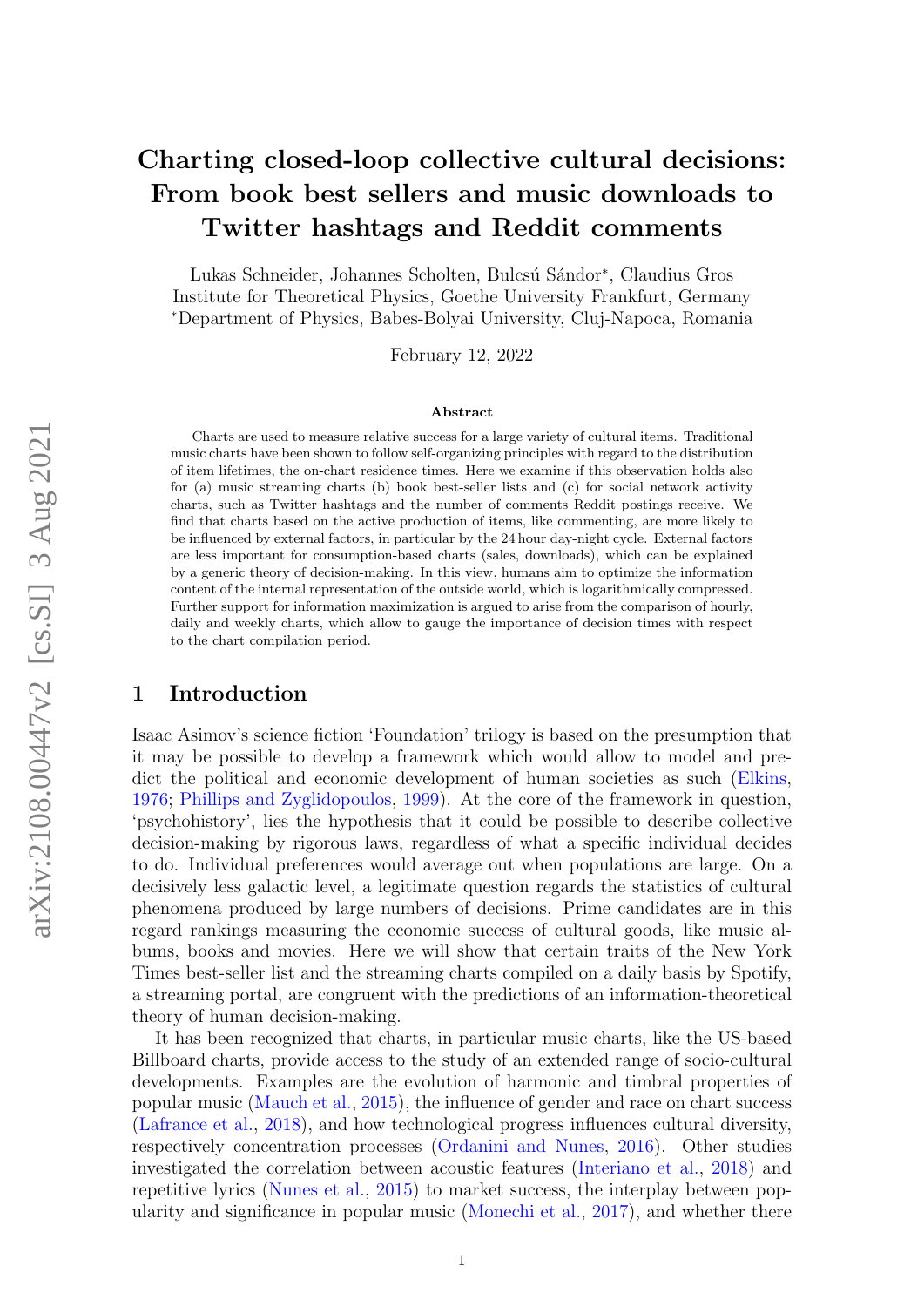is a trend towards a global musical culture [\(Achterberg et al.,](#page-12-0) [2011\)](#page-12-0). An alternative venue for the study of long-term societal developments are recognized scientific and cultural awards, like the Nobel price [\(Gros,](#page-13-3) [2018\)](#page-13-3).

On an extended level, [Schneider and Gros](#page-14-5) [\(2019\)](#page-14-5) suggested that music charts are suitable proxies for testing quantitatively the concept of social acceleration [\(Rosa,](#page-14-6) [2013\)](#page-14-6), viz the notion that both personal and societal processes proceed nowadays faster than they used to [\(Wajcman and Dodd,](#page-15-0) [2016;](#page-15-0) [Vostal,](#page-14-7) [2017\)](#page-14-7). The rationale for this suggestion is based on the observation that long-term databases of comparable entries are indispensable for studies aiming to measure the evolution of culturally and sociologically relevant time scales, a condition satisfied by charts, music and book charts alike, which provide timelines of five and more decades of weekly compiled data. For the US, UK, German and Dutch music charts it was found [\(Schneider](#page-14-5) [and Gros,](#page-14-5) [2019\)](#page-14-5), that the evolution of the album lifetimes and of the weekly rank decay provides evidence for a substantial acceleration, in particular since the rise of the internet. These findings are congruent with the changes observed for the chart diversity and for the dynamics of number-one hits.

Cultural items, like books and music albums, compete for resources, such as monetary budgets, attention and dedication. Competition for time and attention is also a driver for the dynamics of news topics on social networks, a process that has been argued to take place on accelerating time scales [\(Lorenz-Spreen et al.,](#page-13-4) [2019\)](#page-13-4). The success of social media generated content is closely connected to sharing, which is an aspect not present for classical cultural items. It has been observed in this context, that the statistics of sharing and scientific citations seem to follow identical universal functionalities (Néda et al.,  $2017$ ).

An accessible example of a social platform is Reddit [\(Medvedev et al.,](#page-14-9) [2017\)](#page-14-9), a user generated exchange platform for information, opinions and comments. Studies of Reddit data examined [\(Baumgartner et al.,](#page-13-5) [2020\)](#page-13-5), among other things, the relation between popularity and intrinsic quality [\(Stoddard,](#page-14-10) [2015\)](#page-14-10), the stability of online communities with substantial turnover rates [\(Panek et al.,](#page-14-11) [2018\)](#page-14-11), and the evolution of users interests [\(Valensise et al.,](#page-14-12) [2019\)](#page-14-12).

Taking the number of comments as a popularity measure, one can generate charts which parallel download and sales charts. One key difference is however that the exact timing of the triggering event is now of relevance. Download charts contain albums that have been released not only the same day, but also considerably in the past. New posts remain in contrast popular on Reddit only for a maximum of one or two days, which implies that the day-night activity cycle of the user could impact the lifetime distribution of Reddit posts. This is indeed what one finds. We argue that this observation implies that the feedback between popularity rankings and user activity interferes with additional time scale, like the 24 hour day-night activity cycle, when the timing of the user activity is strongly correlated with that of the triggering event.

Book and music sales and streaming charts are primarily consumption charts, for which an aggregate information-theoretical theory is proposed. Exactly when a consumption takes place, like the acquisition or the downloading of books and music, is not relevant, in contrast to the posting of Reddit comments, and other social media activities, which are time-relevant because they involve the creation of new items. As a consequence, we find when analyzing Reddit and Twitter comment and sharing charts, that additional driving forces, in particular the 24h day-night cycle, tend to mask the development of fully autonomous self-organization for charts of social media activities.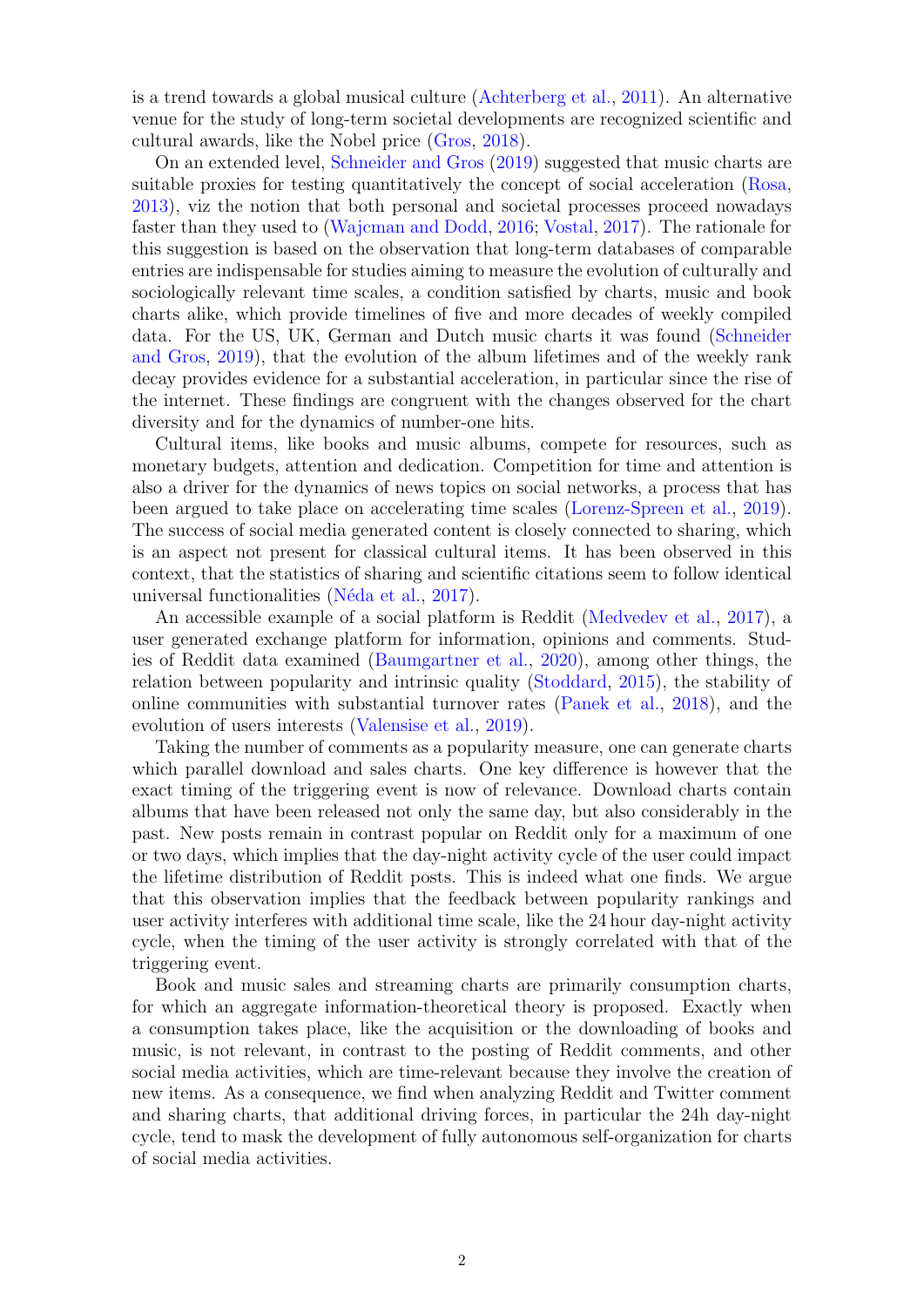## 2 Information theory of human decision-making

On a statistical level, human decision-making may be modeled using an information theoretical ansatz [\(Gros et al.,](#page-13-6) [2012\)](#page-13-6). Starting from the same basic ansatz as [Schnei](#page-14-5)[der and Gros](#page-14-5) [\(2019\)](#page-14-5), we present here a modified derivation. From an epistemology view, we stress that our ansatz is intended as a possible explanatory framework. Similarly, the data analysis presented further below is not claimed to proof the correctness of the information theoretical ansatz, indicating however that it is a valid contender. From a generalized perspective our ansatz is neutral [\(Leroi et al.,](#page-13-7) [2020\)](#page-13-7), in the sense that is based not on semantic, but on statistical considerations.

#### 2.1 Decision-making maximizing information

The brain processes and stores information. Given the finite size, information needs to be selected and compressed [\(Marois and Ivanoff,](#page-13-8) [2005\)](#page-13-8). A suitable measure for the amount of information encoded by the probability distribution  $p(s)$  of a quantity s is given by the Shannon Entropy  $H[p]$ ,

$$
H[p] = -\langle \log p \rangle, \qquad \langle A \rangle = \int ds \, A(s) \, p(s) \,, \tag{1}
$$

where  $\langle A \rangle$  denotes the expectation value of the function  $A = A(s)$ , see e.g. [Gros](#page-13-9) [\(2015\)](#page-13-9). We assume that the overall goal of human decisions is to maximize information, in particular the information generated by decision-making processes. As a proxy for the impact of actions, e.g. to buy a cultural item, we examine the statistical properties of the corresponding chart.

Statistically, information maximization is equivalent to maximizing the entropy  $H[p]$ . This goal can be achieved in practice only when respecting a given set of constraints. Real-world actions typically need to factor in the amount of effort and time involved, as well as the uncertainty of the outcome, viz the variance. On a statistical level these two constraints are given by the mean and the variance, which are equivalent to the first and the second moment of the probability distribution in question,  $\langle s \rangle$  and  $\langle s^2 \rangle$ . The constrained maximum entropy distribution is consequently obtained by maximizing the objective function

$$
\Phi[p] = H[p] - a\langle s \rangle - b\langle s^2 \rangle, \qquad (2)
$$

where  $a$  and  $b$  are suitable Lagrange multipliers. Using standard variational calculus [\(Gros,](#page-13-9) [2015\)](#page-13-9), the distribution function maximizing  $\Phi[p]$  is found to be a Gaussian with mean  $\mu = -a/(2b)$  and variance  $\sigma^2 = 1/(2b)$ ,

<span id="page-2-0"></span>
$$
p(s) \sim e^{-as - bs^2} \sim e^{-(s - \mu)^2/(2\sigma^2)},
$$
\n(3)

where normalization factors have been suppressed.

#### 2.2 Human brains compress information logarithmically

When making decisions, which is the distribution function  $p(s)$  that is to be maximized statistically using the entropy  $H[p]$ ? For the case of book and music charts, a prime candidate is the lifetime distribution  $p(L)$ , which measures the probability that a given item, a book or a music album, remains listed for a period  $L$ , the lifetime. While listed, books and albums receive increased attention, which implies that the listing period constitutes a visible effect of the individual decision to buy a specific cultural item.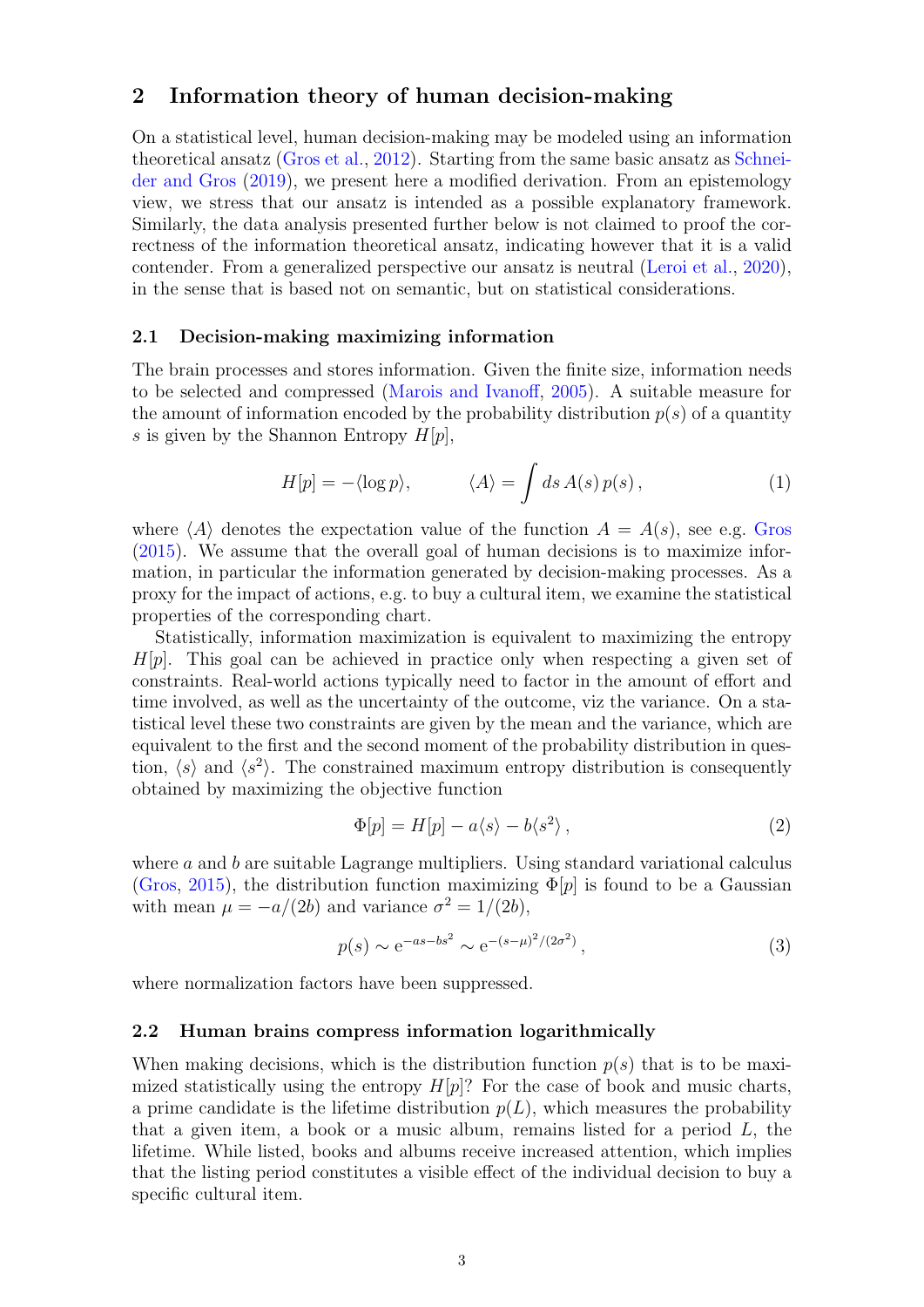From the cognitive perspective, the brain is confronted with two contrasting demands: to store incoming information as faithfully as possible, covering at the same time the extended orders of magnitude characterizing physical stimuli, like sound and light intensity, as well as time scales. An efficient solution for this conundrum is to store information on a compressed scale, for instance logarithmically. This is indeed the case, as expressed by the Weber-Fechner law, which states that the brain discounts sensory stimuli [\(Hecht,](#page-13-10) [1924\)](#page-13-10), numbers [\(Nieder and Miller,](#page-14-13) [2003;](#page-14-13) [Dehaene,](#page-13-11) [2003\)](#page-13-11) and time logarithmically [\(Howard,](#page-13-12) [2018\)](#page-13-12). It is not a coincidence that we use logarithmic scales, lumen and decibel, to measure light and sound intensities.

#### <span id="page-3-3"></span>2.3 Maximizing compressed information

When performing an operation, like information maximization, the brain uses internal states that we denote here s. These states are in general related logarithmically to outside quantities, as discussed in the previous section. For the case of the lifetime distribution  $p(L)$  we have

$$
s = \log(L), \qquad p(s)ds = p(L)dL, \tag{4}
$$

which relates the observable distribution function  $p(L)$  with its internal representation, the probability density  $p(s)$ . Using  $ds/dL = 1/L$  and the maximum entropy probability density  $p(s)$ , as given by [\(3\)](#page-2-0), one finds

<span id="page-3-0"></span>
$$
p(L) \sim \frac{1}{L} e^{-a \log(L) - b \log^2(L)} \sim e^{-(\log(L) - \tilde{\mu})^2 / (2\tilde{\sigma}^2)},
$$
\n(5)

with a log-mean  $\tilde{\mu} = -(a+1)/(2b)$ , and a log-variance of  $\tilde{\sigma}^2 = 1/(2b)$ .  $p(L)$  corresponds to a log-normal distribution whenever  $b > 0$ , and to a power law,

<span id="page-3-1"></span>
$$
p(L) \sim \frac{1}{(L)^{a+1}}, \qquad b \to 0, \qquad (6)
$$

if b vanishes. Power laws, which are frequently observed (Marković and Gros,  $2014$ ), are hence a natural outcome of human activities, statistically, whenever the variance is either small or not taken into account.

There are two causalities for why the variance may be of secondary importance. Firstly, when uncertainties are small, viz when fluctuations around the mean are

<span id="page-3-2"></span>Table 1: **Parameters of lifetime distributions.** Listed are the linear and quadratic parameters a and b from Eq.  $(5)$ . Note that  $a + 1$  corresponds to the exponent of the power law contribution, see [\(6\)](#page-3-1). The corresponding quadratic curves in log-log space are shown in Figure [2](#page-6-0) and [3.](#page-7-0) The table is sorted with respect to the linear parameter a. The uncertainties refer to the margin of error given a 95% confidence level.

| chart                   | $a+1$            |                  |
|-------------------------|------------------|------------------|
| Billboard Album (early) | $-2.21 \pm 0.45$ | $1.5 \pm 0.22$   |
| Spotify Album daily     | $1.43 \pm 0.23$  | $0.89 \pm 0.40$  |
| Twitter hourly 1        | $1.43 \pm 0.75$  | $0.27 \pm 0.45$  |
| Spotify Single Weekly   | $1.21 \pm 0.20$  | $0.11 \pm 0.10$  |
| Billboard Album (late)  | $1.79 \pm 0.45$  | $-0.1 \pm 0.29$  |
| Spotify Single Daily    | $1.68 \pm 0.21$  | $-0.12 \pm 0.07$ |
| Spotify Album weekly    | $2.54 \pm 0.75$  | $-0.12 \pm 0.74$ |
| Twitter daily           | $3.16 \pm 0.28$  | $-0.56 \pm 0.11$ |
| Twitter weekly          | $3.05 \pm 0.70$  | $-0.68 \pm 0.38$ |
| Twitter hourly 2        | $6.63 \pm 1.36$  | $-1.18 \pm 0.35$ |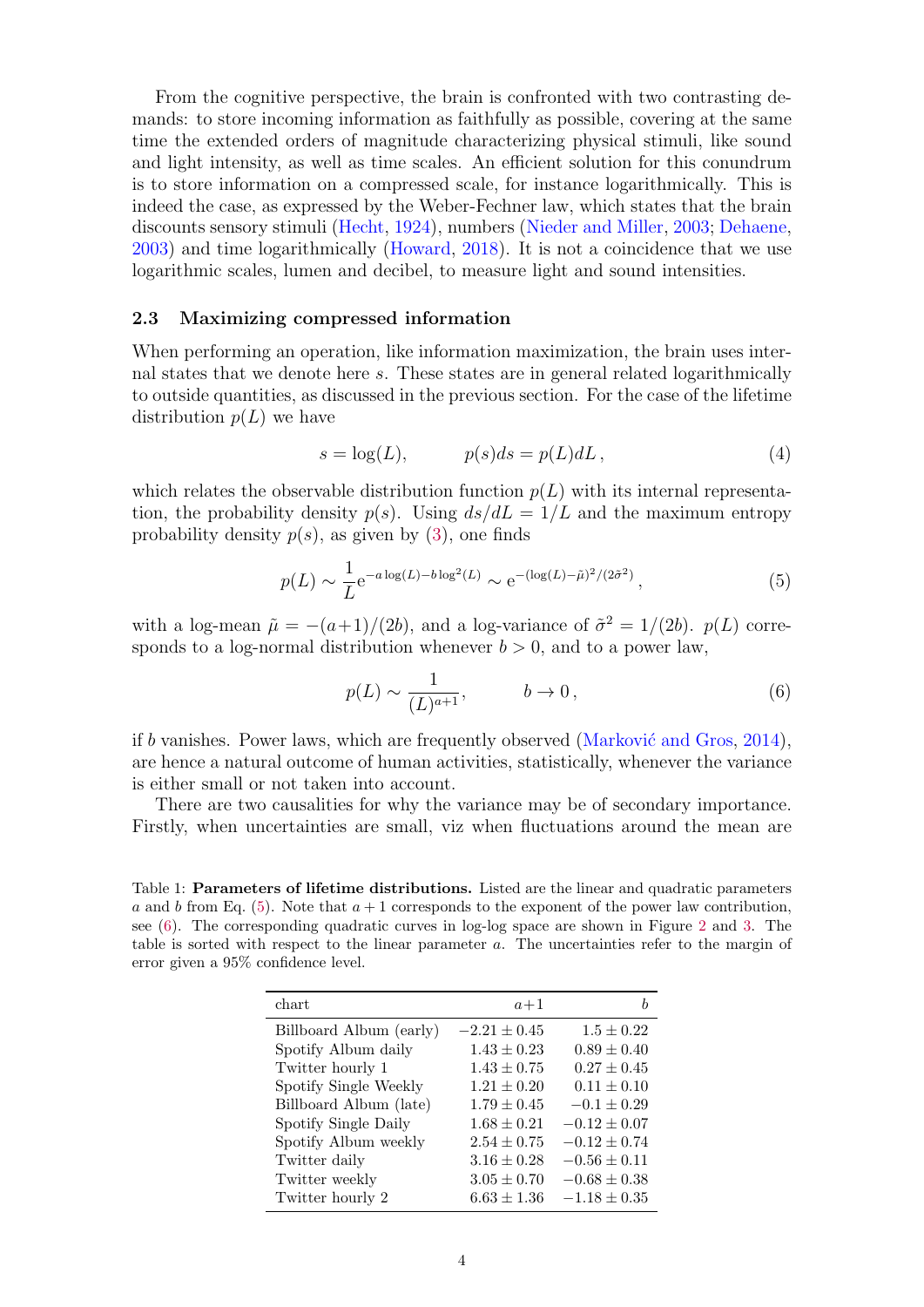

<span id="page-4-0"></span>Figure 1: Long-term evolution of charts and best-seller lists. Left: The chart diversity  $d = N_a/N_s$ , with  $N_a$  denoting the number of unique titles on a chart with  $N_s$  slots. The chart diversity of the New York Times best-seller list (orange) follows a trend similar to the top 10 of the Billboard album chart (purple). The top 100 album chart (blue) is also shown for comparison. The dotted lines indicate the inclusion of streaming data into the Billboard album chart (see Sect. [4.1](#page-9-0) for details). Right: Out of all number-one best sellers/hits, the fraction  $P_{one}$  of books/albums that top the best-seller list/charts already on entry, viz the first time they are listed. Initial success is all important for today's cultural items.

negligible. In this case the  $b$ -term in  $(5)$  is numerically small, becoming important only for exceedingly large or small lifetimes L. A second, more general argument is that one has to invest comparatively more resources to sample the variance than just the mean, in particular when correlations are present [\(Broersen,](#page-13-14) [1998\)](#page-13-14). If time is a scarce resource, only the mean can be obtained reliably from a time dependent functionality, such as the lifetime distribution of cultural items. As a consequence it follows, that power laws are present when individual decision times are shorter than typical chart listing duration, with log-normal distributions emerging for extended decision times.

The probability density  $p(L)$  is normalizable only for  $b \geq 0$  if arbitrary large lifetimes L are allowed. Real-life time intervals are however finite, which makes a negative b also viable. The values for  $a+1$  and b obtained throughout this study for different music and social network activity charts are discussed in the next section.

# 3 Results

The information-theoretical approach to the statistics of human decision-making implies a characteristic functional dependency for the distribution of the lifetime of cultural items. We tested this dependency for book and album sales charts, for music download charts, as well as for social media comments. Data retrieval and processing is described in Sect. [4.](#page-9-1) To visualize the possible  $p(L)$  distribution functions, figures with log-log representations of lifetime distributions include quadratic fits that correspond to Eq. [\(3\)](#page-2-0). However, these fits are not claimed to correspond to statistically validated models, as discussed, e.g., by [Clauset et al.](#page-13-15) [\(2009\)](#page-13-15). In Table [1](#page-3-2) and [2](#page-5-0) the respective parameters are listed.

#### 3.1 Chart diversity

An intuitive measure for the turnover rate of charts is the chart diversity  $d = N_a/N_s$ , where  $N_a$  is the number of unique titles, here per year, normalized by the number of available slots  $N_s$  (for the whole year). Figure [1](#page-4-0) shows the evolution of the chart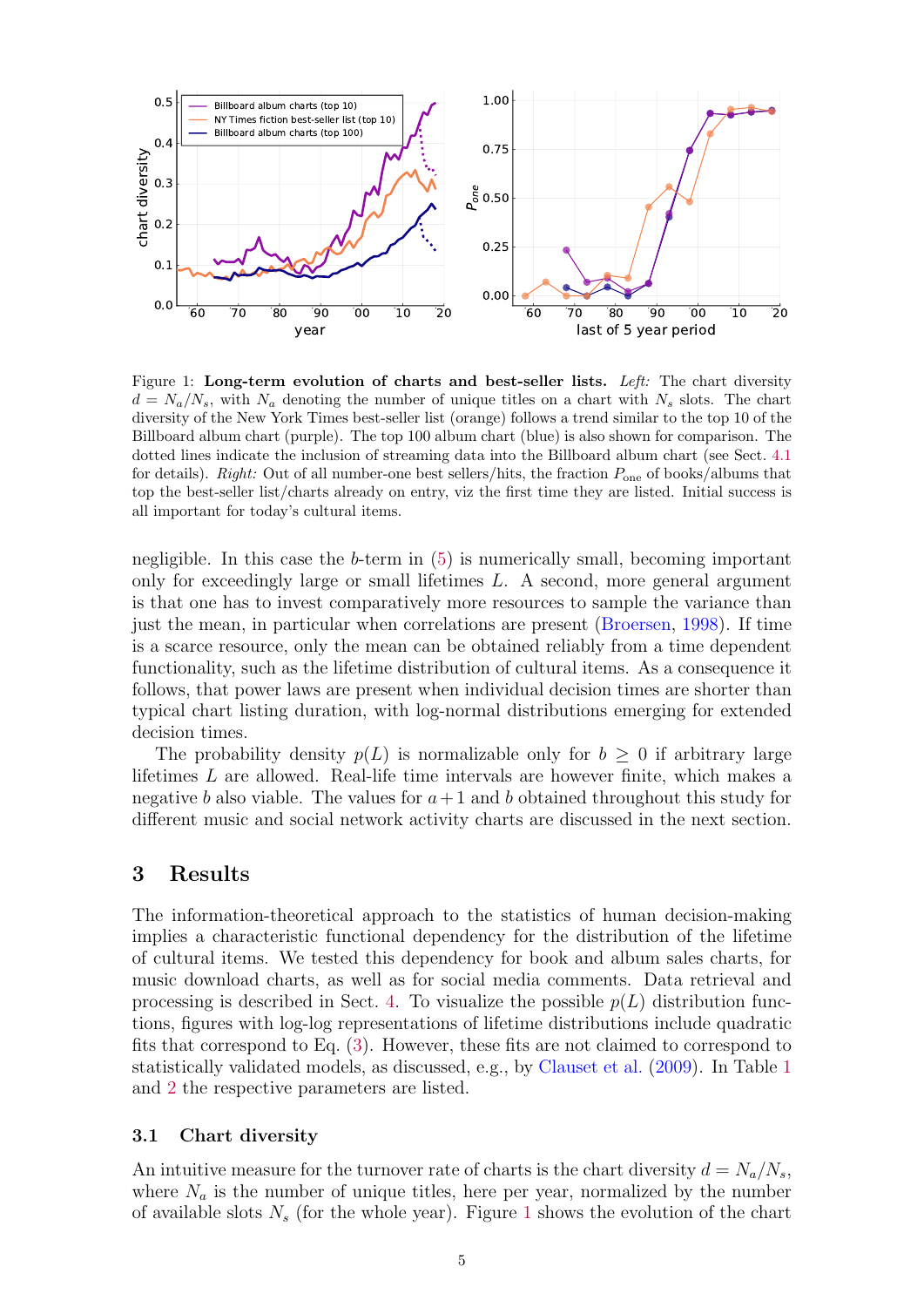diversity of the New York Times best-seller list, in comparison with the top 10 and top 100 Billboard album charts. Billboard introduced streaming data into the chart in 2014 but still published a sales chart. This is why the line splits in 2014, with the chart including streaming shown as a dotted line.

The chart diversities of the New York Times best-seller list and of the Billboard album charts have taken a similar evolution over the course of the last three to four decades. This fact is quite remarkable, given that individual music albums and fiction books differ substantially concerning their respective consumption times. Generally one needs substantially longer time to read a novel than to listen to an album. Their overall key core characteristics are on the other hand similar. The average number of weeks a novel spent on the New York Times best-seller list  $\bar{w} \approx 1/d$  (where d is the chart diversity), shrunk from  $\bar{w} \approx 1/0.1 = 10$  weeks in the 1980s to about  $\bar{w} \approx 1/0.3 \approx 3$  in 2010. The equivalent numbers for the top-10 Billboard album charts are  $\bar{w} \approx 1/0.1 = 10$  in the 1980s and  $\bar{w} \approx 1/0.4 = 2.5$  in 2010.

The New York Times best-seller list and Billboard album charts are also similar with respect to the dynamics of titles that eventually make it to the top, the numberone titles. For this there are two possible courses. Either a title enters the chart directly at the top, then its number-one position is guaranteed. Alternatively a given title starts lower and works its way up to the top, over the course of several weeks or months. The probability for a number-one title to take the first course of action,  $P_{one}$ , is shown in Figure [1.](#page-4-0) In the 1970s and 1980s close to no number-one best seller entered the New York Times best-seller list at the top. This changed dramatically in the following three to four decades. From the late 2000s onward close to all, about 95% of all number-one novels started charting right at the top. This is similar to the evolution the Billboard album charts took. A small difference is that the New York Times best-seller list started the transition about five years prior to the Billboard album chart, however with the evolution taking about ten years longer. In general the Billboard top 10 and top 100 charts differ only marginally.

The changes in  $P_{one}$  are also reflected in the time it takes on the average to become number one. Before 1980, when close to all number-one titles had to work their way up to the top, this process took on the average five to eight weeks. Today number-one novels as well as albums become number one in under a week on the average, since almost all number-one titles start as such.

### 3.2 Musical chart lifetimes

In Figure [2](#page-6-0) the lifetime distributions of daily and weekly music album charts are presented, namely for the Billboard album charts, which are published on a weekly

<span id="page-5-0"></span>Table 2: New York Times best-seller lifetime distribution parameters. Listed are the linear and quadratic parameters a and b, respectively, for the log-normal distribution Eq.  $(5)$ , as shown in Figure [4.](#page-8-0) Note that the prefactor of the linear term is  $a + 1$ , see [\(6\)](#page-3-1). The uncertainties refer to the margin of error given a 95% confidence level.

| period        | $a+1$            |                  |
|---------------|------------------|------------------|
| $1959 - 1968$ | $1.81 \pm 0.70$  | $-0.49 \pm 0.44$ |
| $1969 - 1978$ | $2.02 \pm 0.88$  | $-0.69\pm0.55$   |
| $1979 - 1988$ | $1.15 \pm 0.72$  | $-0.12 \pm 0.46$ |
| $1989 - 1998$ | $0.06 \pm 0.71$  | $0.73 \pm 0.49$  |
| $1999 - 2008$ | $-0.33 \pm 0.66$ | $1.46 \pm 0.53$  |
| $2009 - 2018$ | $0.75 \pm 0.72$  | $0.85 \pm 0.50$  |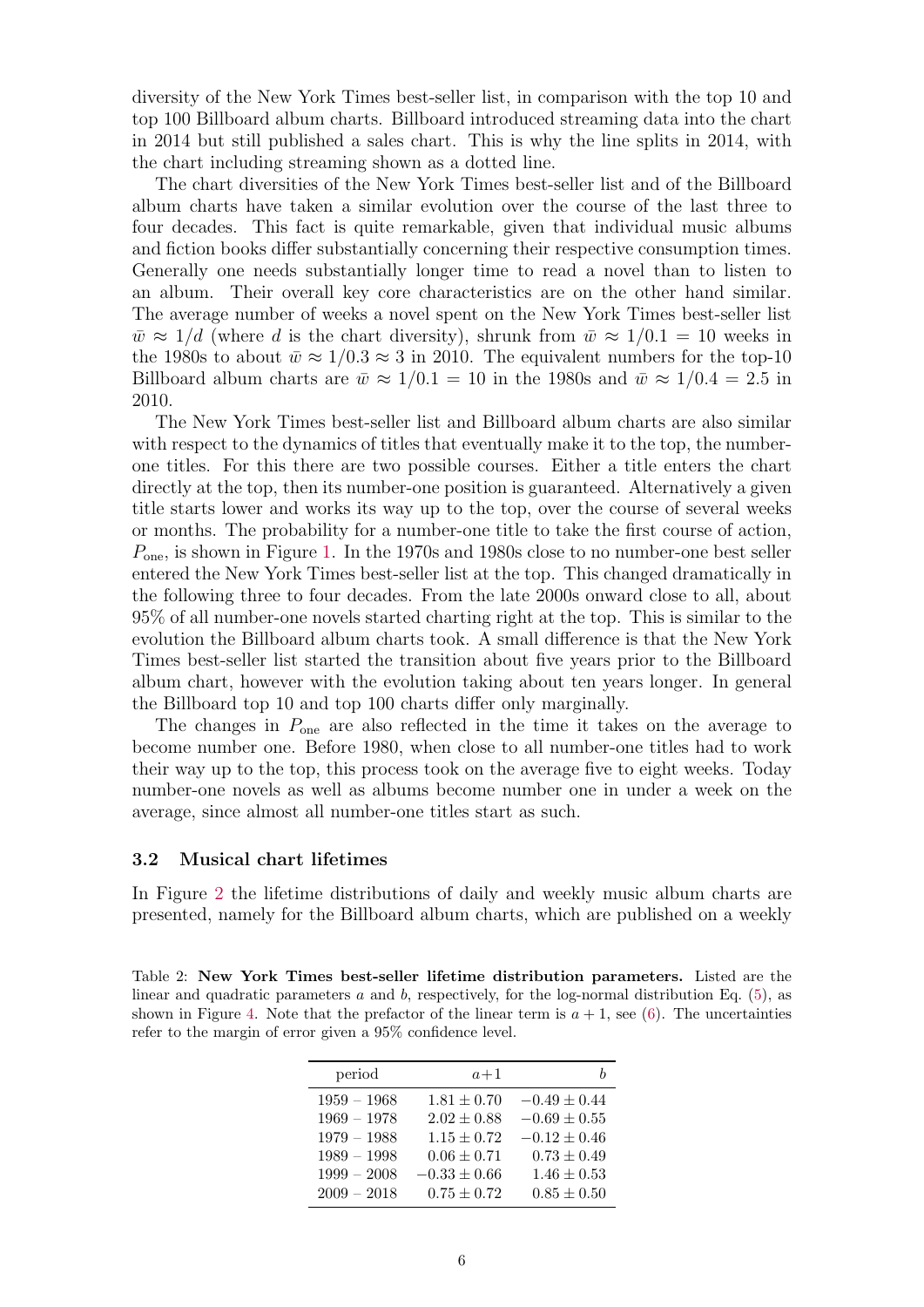

<span id="page-6-0"></span>Figure 2: Lifetime distribution of music albums. The probability of album lifetimes, the number of weeks listed, for the Billboard (left) and Spotify (right) charts. A log-log representation has been used, for which log-normal distributions correspond to parabolas and power laws to straight lines, see Eq.  $(3)$ . Two three year periods, 1980-1982 (orange) and 2017-2019 (yellow) are compared for the Billboard data. Daily (violet) and weekly (blue) Spotify album charts have been evaluated for 2017-2019. Note the outlier for the Spotify daily charts at a lifetime of exactly one week, which coincides to the minimal lifetime of the weekly chart. The Billboard charts are consistently compiled on a weekly basis.

basis, and for the respective Spotify download charts.

Comparing the functional dependency of past (1980–1982) and present day (2017– 2019) Billboard album lifetimes, one observes a transition from a log-normal distribution to a power law, as parameterized by [\(3\)](#page-2-0). An equivalent transition is seen between daily and weekly Spotify charts. A caveat is here the outlier that can be observed for the Spotify daily charts at a lifetime of exactly one week. The origin of this outlier is unknown, it may be caused possibly by weekly algorithmic influences, such as maintenance periods. It is in any case remarkable, that the lifetime distributions presented in Figure [2](#page-6-0) change on a functional level, either with time or when the charting period is increased. We argue, that a separation of time scales causes both transitions.

Traditionally, music albums were bought in music shops, which involved a personal trip, and hence a comparatively long execution time. Long decision and execution times imply, as argued in Sect. [2.3,](#page-3-3) that the variance of the album lifetime distribution is relevant, which takes consequently the form of a log-normal distribution. The typical time needed to acquire a music album dropped however substantially below one week when online shopping started to become relevant in the 1990s. Given that one week corresponds to the chart frequency, this development implies that the variance of the album lifetime distribution lost its relevance. The desire to maximize information, the basis of the here discussed theory of statistical decision-making, leads in this case to power laws.

We believe that an analogous argument explains why daily and weekly Spotify album charts show respectively log-normal and power law distributions. On the average, it is presumably not a matter of only a few hours to listen and to appreciate music albums, which may contain a substantial number of titles, but of a few days. This time scale, several days, lies between the frequencies of daily and weekly streaming charts, which would explain why daily and weekly album charts are respectively log-normal and power law distributed.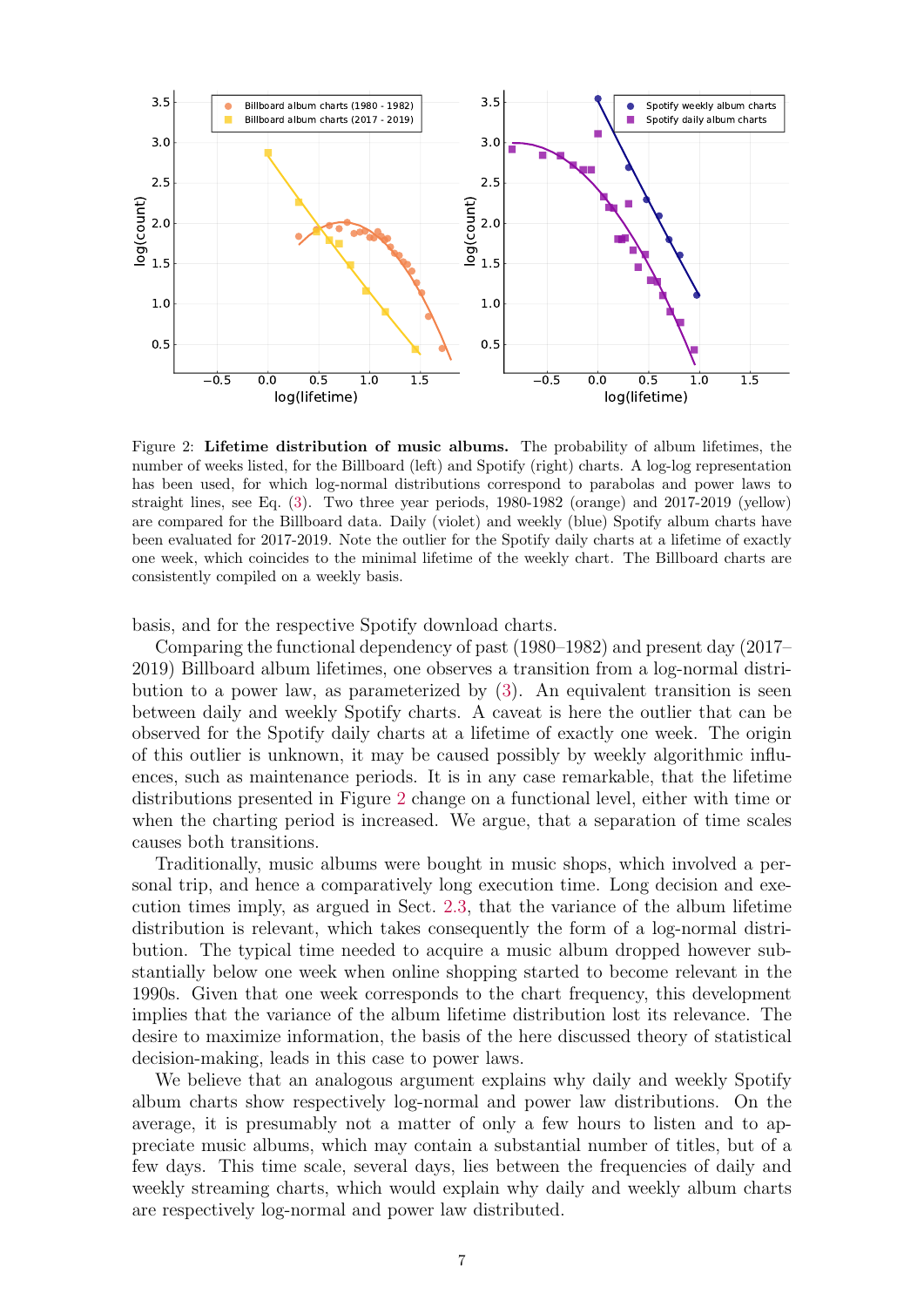

<span id="page-7-0"></span>Figure 3: Spotify single downloads and Twitter hashtag popularity. Left: Lifetime distribution of individual songs on Spotify daily and weekly single charts. Data for 2017–2019. Right: For top-50 Twitter hourly, daily and weekly hashtag charts the lifetime distribution. A kink corresponding to 24 hours is present for the 1h charts. Dashed/solid lines hourly charts correspond to quadratic fits to the data below/above the kink. Data from [Mønsted](#page-14-14) [\(2019\)](#page-14-14).

Whereas the Billboard album charts are sales-based, the respective single charts are compiled predominantly on the basis of airtime statistics, for which the number of times songs are played by radio stations are counted. A direct comparison of album and single charts is in this case not possible [\(Schneider and Gros,](#page-14-5) [2019\)](#page-14-5). The equivalent caveat does not hold for the Spotify charts, for which both album and single charts are based on streaming counts.

In Figure [3](#page-7-0) the lifetime distributions of daily and weekly Spotify single charts are shown. Both are close to power law distributions with only small quadratic contributions. The overall process, to listen to a music sample, to decide to stream, and to actually do it, can be assumed to take only a few minutes for individual songs, but substantially longer in the case of albums. The observation that already daily single download charts show indications for power law behavior, with respect to the distribution of song lifetimes, is hence consistent with our basic framework.

#### 3.3 New York Times book best sellers

In Figure [4](#page-8-0) we present the probability that a given title stays for a certain number of weeks on the fiction best-seller list of the New York Times. In contrast to the top-100 music charts discussed further above, only the top ten titles of the week are included in the NYT best-seller list. In order to compensate for the comparatively limited database, we averaged the lifetime distribution over consecutive ten-year periods. Substantial scattering of the data can be observed nevertheless.

Included in Figure [4](#page-8-0) are quadratic fits,  $-(a+1)s - bs^2$ , to the log-log representation of the lifetime distribution (compare Eq. [\(3\)](#page-2-0)). It is notable, that the distribution of book lifetimes evolves from being convex in log-log scale in the 50s and 60s to be being concave, starting from the 80s. The turning point, in the 70s, matches roughly a shallow minimum in the chart diversity, as shown in Figure [1.](#page-4-0) It is presently unclear what drives this interesting phenomenon. The presence of a finite second-order component,  $b \neq 0$ , indicates in any case that the individual time scales for buying and reading books has not dropped below one week, the charting frequency. A power law appears in the 70s, when the lifetime distribution transits from convex to concave. The power laws seen in the distribution of musical charts emerge in contrast in the concave region, see Figure [2,](#page-6-0) when an initial  $b > 0$  progres-sively vanishes [\(Schneider and Gros,](#page-14-5) [2019\)](#page-14-5). This indicates two distinct causalities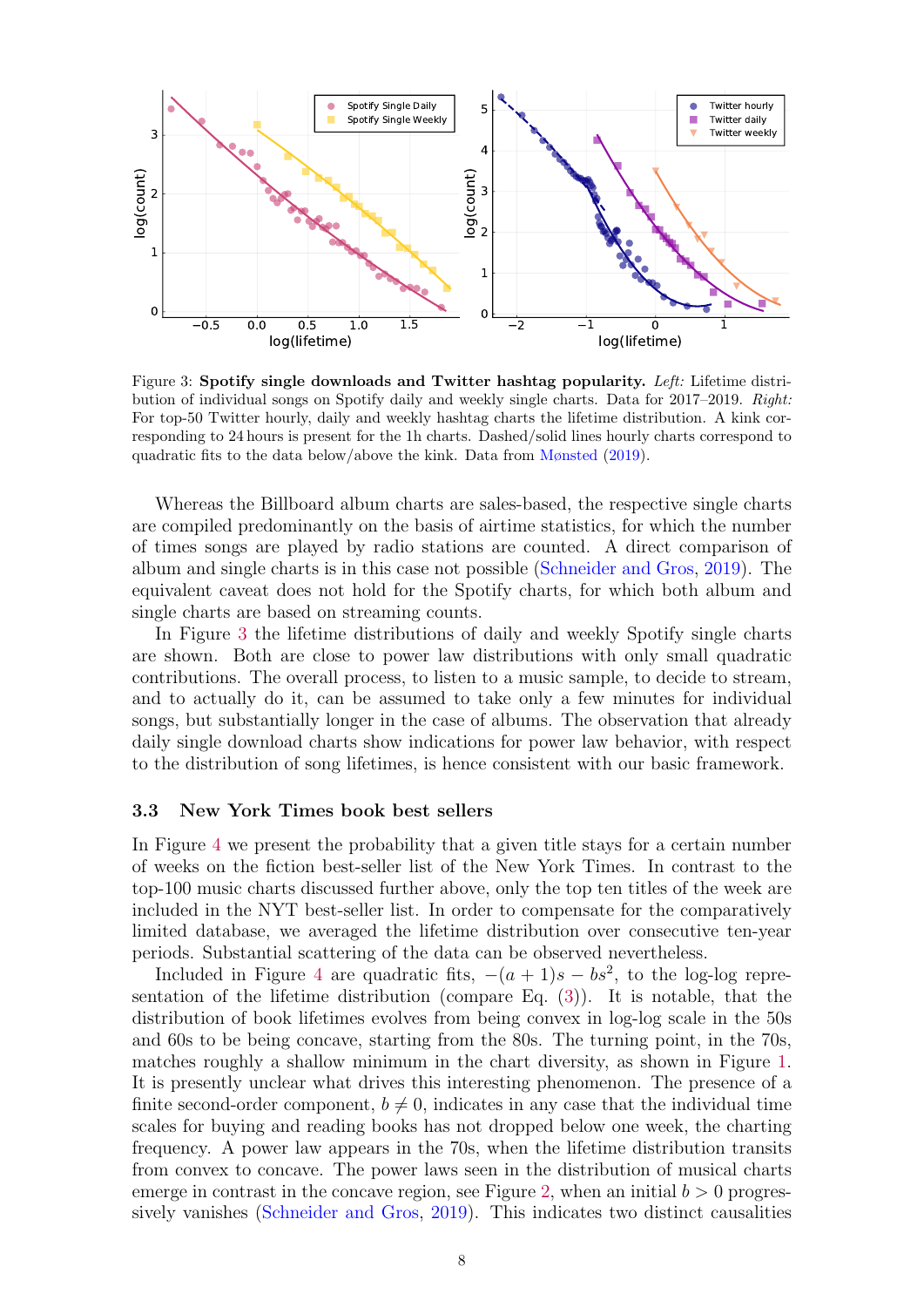

<span id="page-8-0"></span>Figure 4: Six decades of NYT best seller lifetimes. The lifetime distribution of books on the New York Times best-seller list. Shown is the average over ten-year periods. Note that only ten books are listed weekly, the data is hence comparatively sparse. In a log-log presentation, as shown, a long-term evolution from convex to concave is observed.

for the two power laws, for the late-state Billboard lifetime distributions and for the book lifetimes in the 70s.

### 3.4 Dynamics of Reddit comments

New data items, like posts or images, are at the core of social media activity. The response of other users, in the form of comments or likes, will determine the popularity of social media posts and with this the likelihood of additional likes and comments. In this context we analyzed the statistics of Reddit post commenting, using publicly available data ([Reddit Database](#page-14-15), [2020\)](#page-14-15). Note, that Reddit is a discussion website organized around collections of user-created discussion boards for individual subjects called "subreddits". Users can submit posts such as text posts, links, images and videos to a subreddit. Posts are then voted up or down and commented on. While upvoting can be done directly on the post overview screen while scrolling through, in order to comment, users have to actively click on the post.

The most popular posts from each subreddit are also shown on the front page on login. There are multiple options for sorting to determine which posts are the most popular. The old default was "Hot", which was based on the number of upvotes (log-weighted) and the submission time (recent posts prioritized). In 2018, "Best" was introduced as the new default, which tries in addition to show new content, including weighting based on comment activity. Comment data is publicly available ([Reddit Database](#page-14-15), [2020\)](#page-14-15), including precise timestamps, vote counts are available however only as monthly averages. The technical aspects of our data analysis is described in Sect. [4.3.](#page-10-0)

For book and album charts the ranking criteria are the number of sales and downloads within the respective chart periods. In analogy, we used the number of comments for Reddit posts. In Figure [5](#page-10-1) the chart diversity and the respective lifetimes for 10- and 60-min Reddit top-100 charts are shown. Within the time window analyzed, 2013-2015, a downward trend in chart diversity is observed, with an equivalent increase in chart lifetimes. This is in contrast to the long-term trend for book and album charts that can be observed in Figure [1.](#page-4-0)

The distributions for 10- and 60-min chart lifetimes presented in Figure [5](#page-10-1) is nonmonotonic. On a coarse level, the probability to observe a certain lifetime drops in a power law-like fashion, which is however interseeded by a pronounced local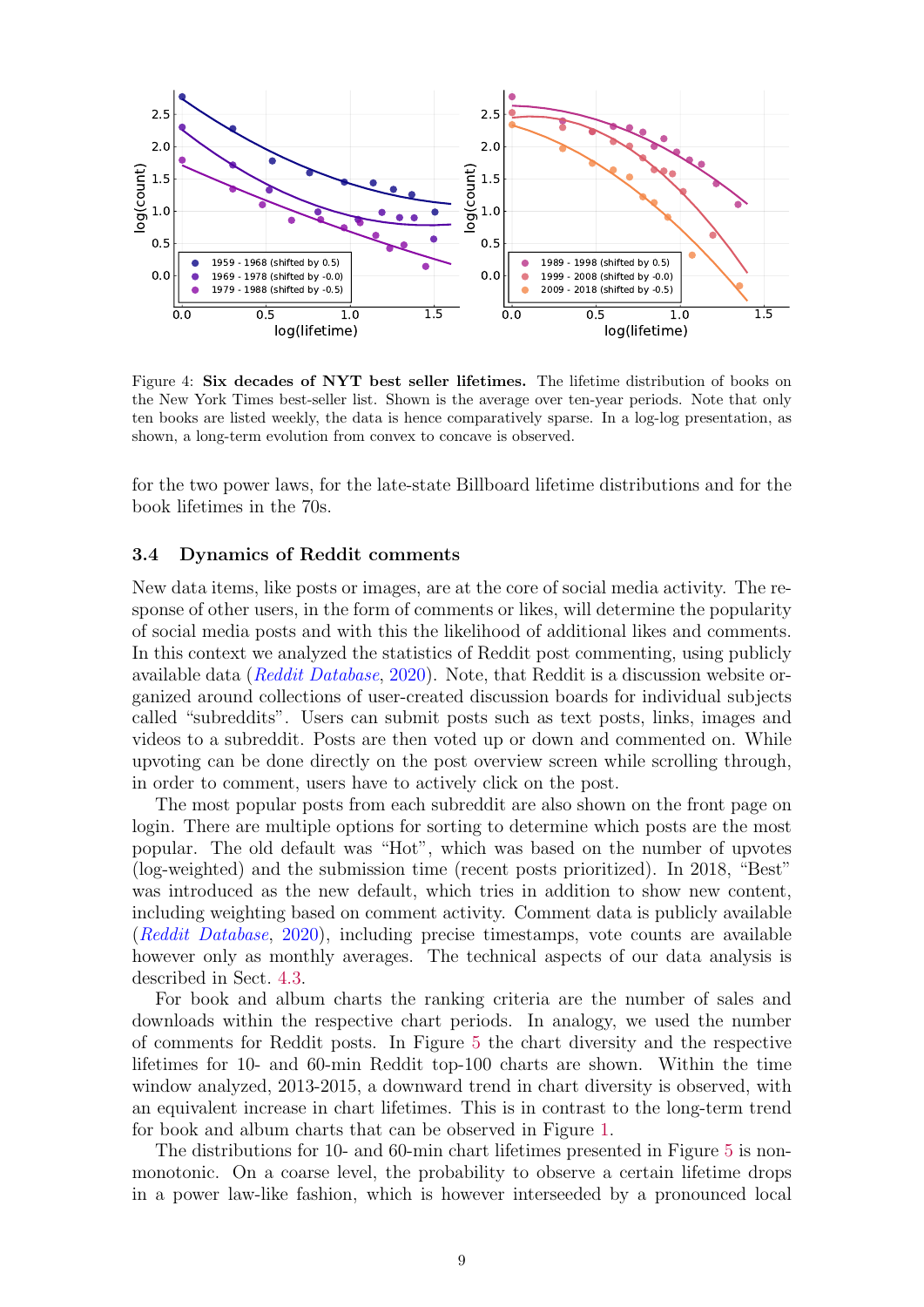maximum. The maxima correspond to characteristic time scales of about 20-26 hours, for both the 10- and the 60-min charts, which suggests that the intrinsic 24 hours day-night activity cycle may be involved. Users may sleep on a post or comment of the day, in order to revisit it in the next morning. A lesson learned from the Reddit database is then, that the presence of characteristic time scales may interfere strongly with the otherwise operative feedback loop between posts and comments.

### 3.5 Twitter Hashtags

We use a publicly available corpus of Twitter hashtag statistics to study the residence time of hashtags in hourly, daily and weekly top-50 charts. See Sect. [4.4](#page-11-0) for data source and handling. Hashtags and Reddit comments are both examples of active user contributions, albeit with a key difference. Adding a hashtag to a tweet can be presumed to be on the average less time-consuming than composing an entire Reddit comment. We may hence expect the trend towards self-organization to be more pronounced for Twitter hashtag charts, than for Reddit comments.

In Figure [3](#page-7-0) the distribution of Twitter hashtags for hourly, daily and weekly top-50 charts are presented. With respect to the Reddit data shown in Figure [5](#page-10-1) one observes that the 24 hour activity cycle is now substantially less pronounced. Instead of a peak, the dominant feature of the lifetime distribution of the hourly Twitter hashtag charts is a kink. To be precise, only a weak local maximum occurs at about 18h for the hourly charts, and a 30% drop at 24h. For daily and weekly charts no anomaly is observed. Fitting the Twitter hashtag data with the maximum entropy distribution [\(3\)](#page-2-0), we decided to split the 1h lifetime data in two parts, below and above the above discussed kink. Within the log-log representation, one finds that the quadratic contribution tends to become smaller for longer charting periods, viz when going from 1h to daily and weekly charts. This observation complies with the argumentation laid out in Sect. [2.3,](#page-3-3) namely that lifetime distributions become more power law-like when the time scale of the individual activities is substantially smaller than the charting periods.

# <span id="page-9-1"></span>4 Data sources and processing

### <span id="page-9-0"></span>4.1 Book and album charts

The New York Times book best sellers ([New York Times Best Sellers](#page-14-16), [2020\)](#page-14-16), the Spotify music streaming charts ([Spotify Charts](#page-14-17), [2020\)](#page-14-17) and the Billboard sales-based music charts (*[Billboard Charts](#page-13-16)*, [2020\)](#page-13-16) have been obtained from public internet sources. We also examined the statistics of the set of Twitter hashtags compiled by [Lorenz-](#page-13-4)[Spreen et al.](#page-13-4) [\(2019\)](#page-13-4).

The algorithm used for the compilation of the Billboard charts has been adjusted over time, with a major update in 2014/15. At that point the traditional salesbased ranking was substituted by a ranking based on a multi-metric consumption rate, which includes weighted song streaming. This update, which took effect at the end of 2014, affects the chart statistics profoundly.

The original Billboard album chart, the Billboard Top 200, was retained after the 2014/15 metric update under a new name, as 'Top Album Sales'. Data continuity is consequently achieved when using the Top Album Sales charts from 2014/15 on. Whenever possible, we show results obtained from both the Billboard Top 200 and the Top Album Sales charts, where the latter are compiled according to the unaltered sales-based ranking rules, albeit only for 100 ranks.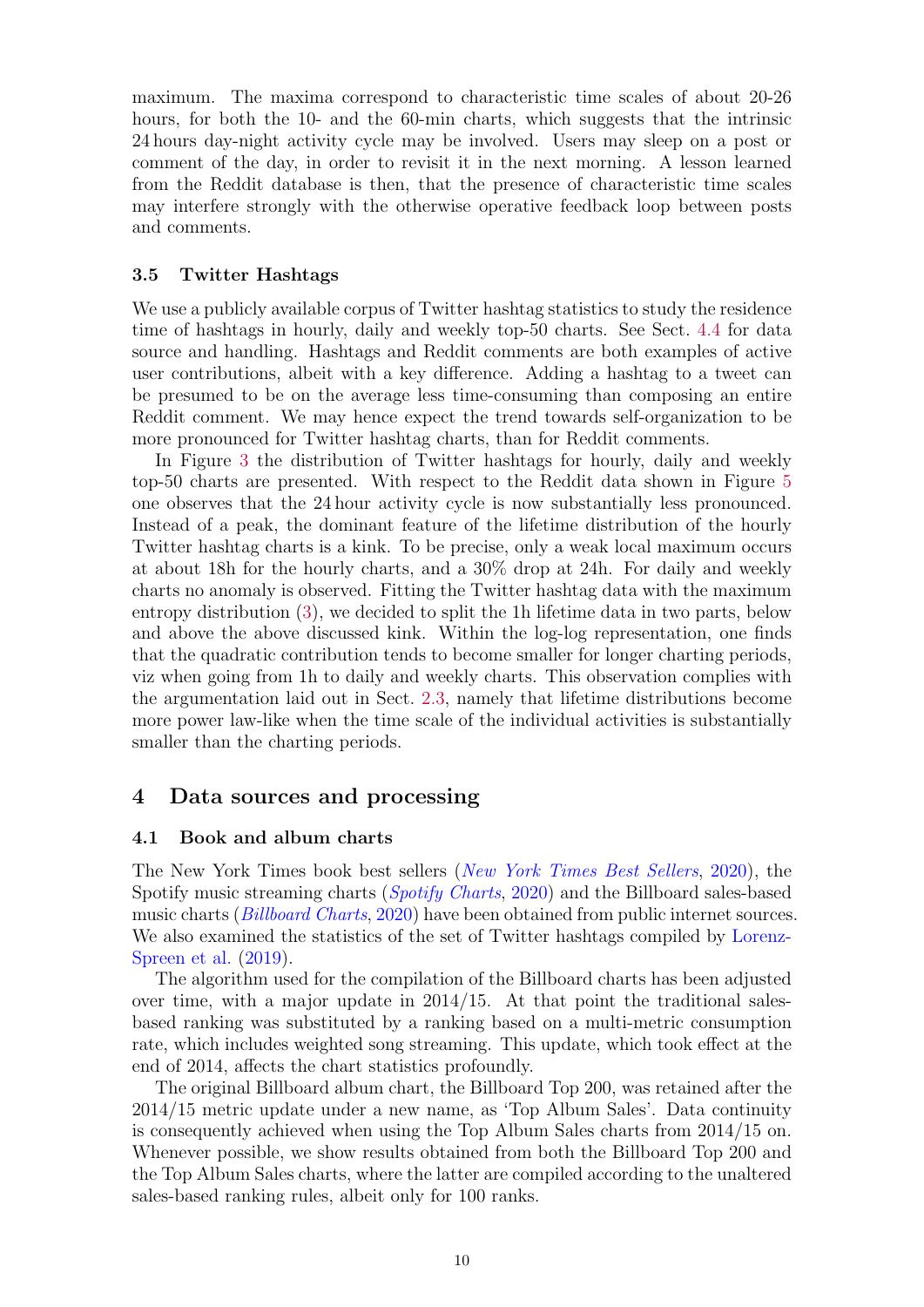

<span id="page-10-1"></span>Figure 5: Reddit comment charts. Top: The evolution of the diversity of  $10/60$  min comment charts over the observation period (left) and the respective average lifetimes (right). Bottom: Respectively for the first six months of 2013 and the second half of 2015, the distributions of comment lifetimes, both for 10min and 60 min charts. Adaptive binning has been used, as described in Sect. [4.5,](#page-11-1) with either a minimum of 70 or 1000 comments per bin. The local maxima in the lifetime distribution (vertical arrows) correspond to 1240/1560 minutes (20.7/26.0 hours) for the 2013 10/60 min charts and to 1160/1320 minutes (19.4/22.0 hours) for the 2015 10/60 min charts. See Sect. [4.3](#page-10-0) for data processing.

For data analysis we used statistically relevant binning, which consists, as explained in Sect. [4.5,](#page-11-1) of adjusting bin sizes dynamically such that a minimal number of  $N_{\min}^{(data)}$  data points per bin is obtained.

#### 4.2 New York Times Best-seller List

In contrast to the Billboard magazine, the New York Times does not publish a full history of their best-seller list. Only recent lists are published on the official New York Times website ([New York Times Best Sellers](#page-14-16), [2020\)](#page-14-16). Consequently, the analysis presented here relies on a republication of the data by [Hawes Publications](#page-13-17) [\(2020\)](#page-13-17), which collected and republished the weekly best-seller list from the 1950s until today. Since the length of the best-seller list changed repeatedly, all analysis above consider a top 10 ranking.

#### <span id="page-10-0"></span>4.3 Reddit data analysis

Reddit data was downloaded from the [Reddit Database](#page-14-15) [\(2020\)](#page-14-15). Due to the large data size, we restricted our analysis to two six-month periods, the first half of 2013, which contains 19.050.122 post and 187.385.130 comments, and the second half of 2015, with a total of 37.038.895/347.236.797 entries. Comments of posts receiving less than 1000 comments over the observation period were removed from the data, since they would not show up in the charts analyzed. The cleaned comment data was separated into time slices based on the comment timestamps and aggregated by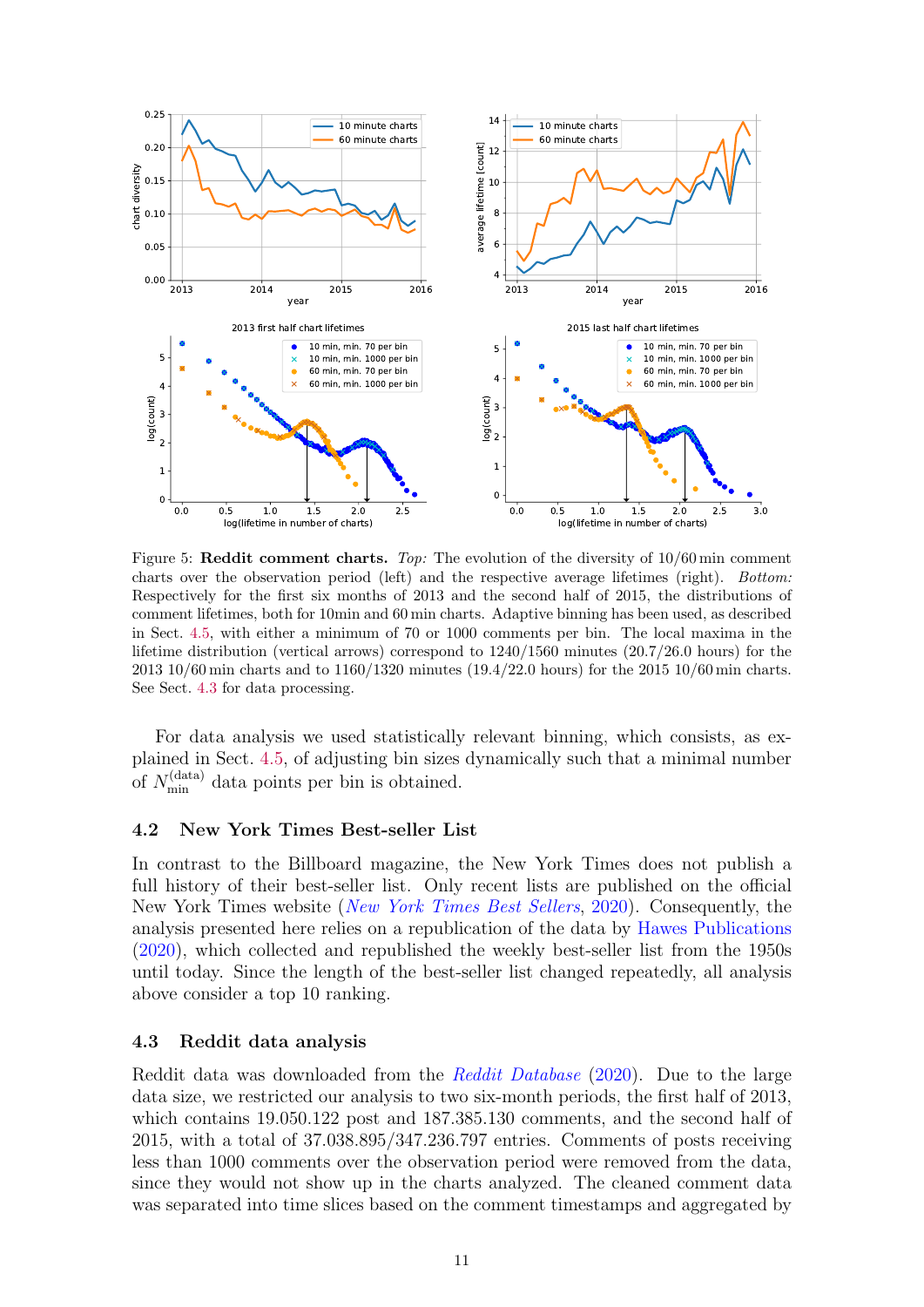post IDs (identification labels). In this way charts for consecutive 10 minute and 60 minute slices where generated, as based on the number of comments received. Post lifetimes were evaluated from the respective top-100 charts.

### <span id="page-11-0"></span>4.4 Twitter Hashtags

The hourly ranking of the 50 most common hashtags were gathered by [Mønsted](#page-14-14) [\(2019\)](#page-14-14). This dataset, which has been used to study the acceleration of collective attention [\(Lorenz-Spreen et al.,](#page-13-4) [2019\)](#page-13-4), contains the 50 most common hashtags out of a 10% sample of all tweets, which were gathered every hour during the period from 2013 through 2016. For every hashtag the dataset also shows the number of times it appeared during the last hour in the 10% sample. This additional information allows, modulo the top-50 cut-off, to compile charts with longer observation intervals, e.g. daily or weekly charts.

### <span id="page-11-1"></span>4.5 Adaptive binning

For the generation of probability distribution functions from collected data one needs to group events together into bins. When sets of bins with predefined width are used, the number of events may vary strongly from one bin to another. It is hence advantageous, for statistical relevant binning, to adjust the width of the individual bins dynamically, until a minimum of  $N_{\min}^{\text{(data)}}$  data points per bin has been reached. The binning procedure is finished once this is not any more possible. Comparing results obtained for different  $N_{\min}^{(\text{data})}$ , as done in Figure [5,](#page-10-1) allows to gauge the accuracy.

# 5 Discussion

Consumption charts, like sales and streaming charts, show remarkable similarities between different cultural products, e.g. when comparing music albums and literature. The evolution of the respective chart diversities, as well as the probability that a number-one title debuts as such, follow parallel courses for these two cultural goods. Similarly, one can fit the distribution of on-chart residence times, the respective lifetimes, in all cases by a generalized log-normal distribution that can be shown to maximize the information content of the lifetime distribution, to the extent as it is stored in the brain. Taking the long-term perspective, one notices distinct features for the evolution of the lifetime distribution of the New York Times best-seller list, and for album sales charts.

For music albums [\(Schneider and Gros,](#page-14-5) [2019\)](#page-14-5), the lifetime distribution evolves from a log-normal distribution, as before the 1990s, to a power law, as for nowadays. In this context it is important to notice that power laws belong to the class of generalized log-normal distributions, albeit with a vanishing quadratic term in the exponent. The information-theoretical arguments presented in this study for the occurrence of log-normal distributions suggests that a transition from fully log-normal to a power law takes place when uncertainties, viz the variance, fade into secondary importance. This phenomenon is related to the time needed on the average for decision-making, given that it takes longer to gauge variances than means.

In societies, some time scales remain constant, others are subject to a secular acceleration process [\(Rosa,](#page-14-6) [2013\)](#page-14-6). An example of a non-changing time scale is the period of typically 4-5 years between general elections, which contrasts with an accelerating opinion dynamics [\(Gros,](#page-13-18) [2017\)](#page-13-18). Of relevance for the present study is the charting period of one week, which did not change since the inception of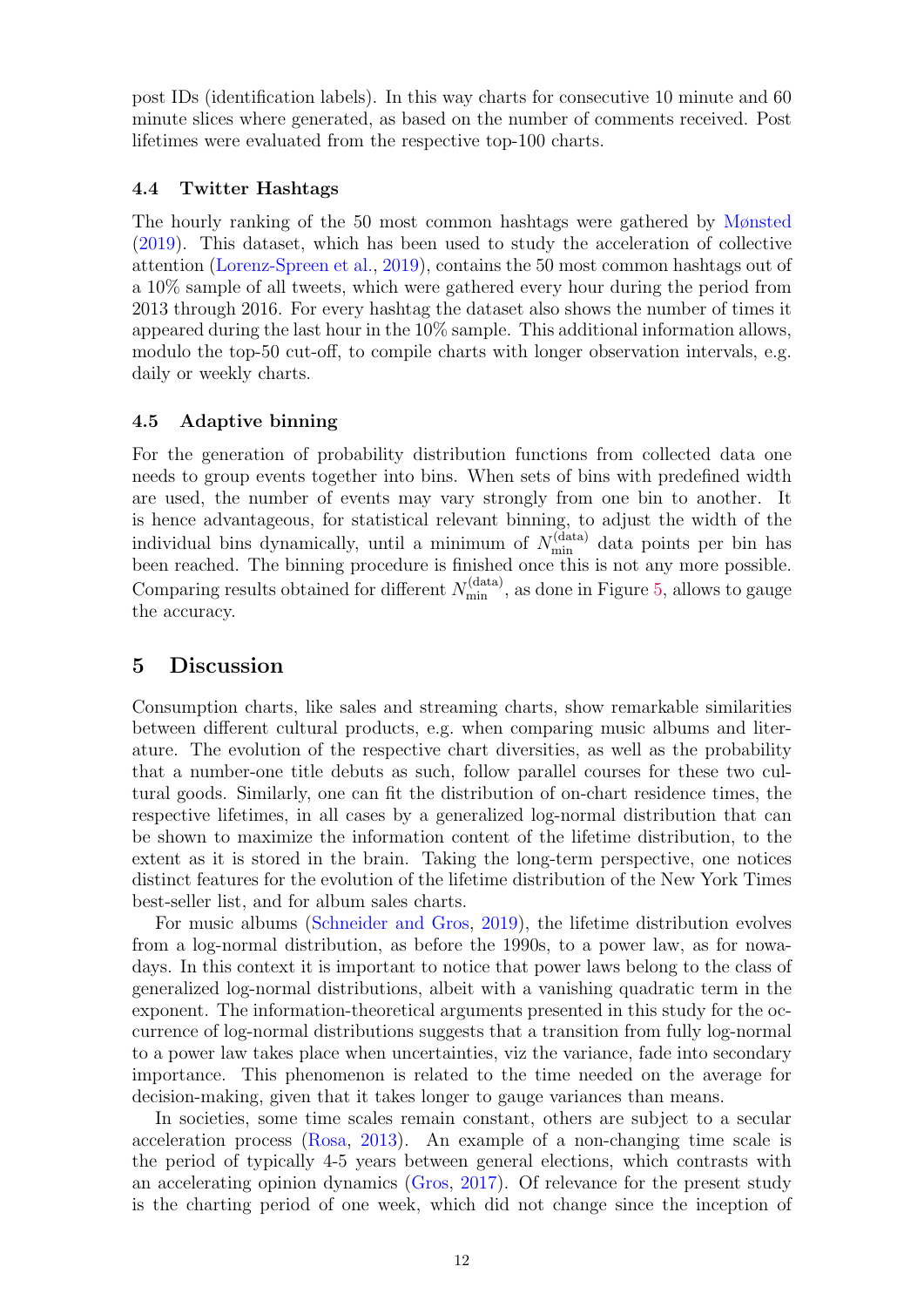classical music charts and book bestseller lists. In contrast to the charting period, the decision time to buy an album is likely to have fallen substantially with the rise of the internet. Here we have argued that this development is reflected in the respective chart statistics. It is less clear if the same holds for the time people need to read a book.

Modern streaming charts can be used as a test bed for the relative time scale hypothesis. The available high temporal resolution allows narrowing down the time individuals need to decide to listen to an album, and then to actually do so. The lifetime distributions of Spotify album charts show that this time scale is nowadays between one week and one day. For a single song the decision can be made comparatively faster, which leads for both weekly and daily single charts to power law lifetime distributions.

Activity charts, such as Twitter hashtags or Reddit postings, differ in certain aspects from consumption charts. Human activities are subject to a day-night cycle, which shows up for the case of commenting on Reddit as a resurgence after around 24 hours. Previous-day posts are likely to be revisited after a night of sleep, as evident in Figure [5.](#page-10-1) This phenomenon, the 24h-cycle, will mask underlying power laws, if existent. The Twitter charts provide evidence for an equivalent occlusion mechanism, see Figure [3.](#page-7-0)

The lifetime distribution of hourly hashtag charts is characterized by a peak at 18 hours, together with a subsequent drop at 24 hours. Charts averaging over one or more full days, daily and weekly charts, are represented instead by smooth distributions. One finds indications for power laws with minor quadratic corrections. These results suggest that power laws appear ubiquitously for long-enough charting periods. In conclusion we believe that the data examined supports the basic hypothesis presented here, namely that aggregated human decision processes exhibit the pronounced statistical features characteristics of compressed information maximization.

Beyond information maximization, we found marked changes at the top of cultural charts, which started with the raise of the internet in the 1990s. This phenomenon regards the route to become a number-one hit, which took substantially longer in the past. We believe that this observation deserves further investigations, which would however transcend our present framework.

# Acknowledgement

The work of BS was supported by the research grant of the Romanian National Authority for Scientific Research and Innovation, CNCS/CCCDI-UEFISCDI, project nr. PN-III-P4-ID-PCCF-2016-0084.

# Data availability

All data is available from publicly accessible sources, as described in Sect. [4.](#page-9-1)

# References

<span id="page-12-0"></span>Achterberg, P., Heilbron, J., Houtman, D. and Aupers, S. (2011), 'A cultural globalization of popular music? american, dutch, french, and german popular music charts  $(1965 \text{ to } 2006)$ ', American behavioral scientist  $55(5)$ , 589–608.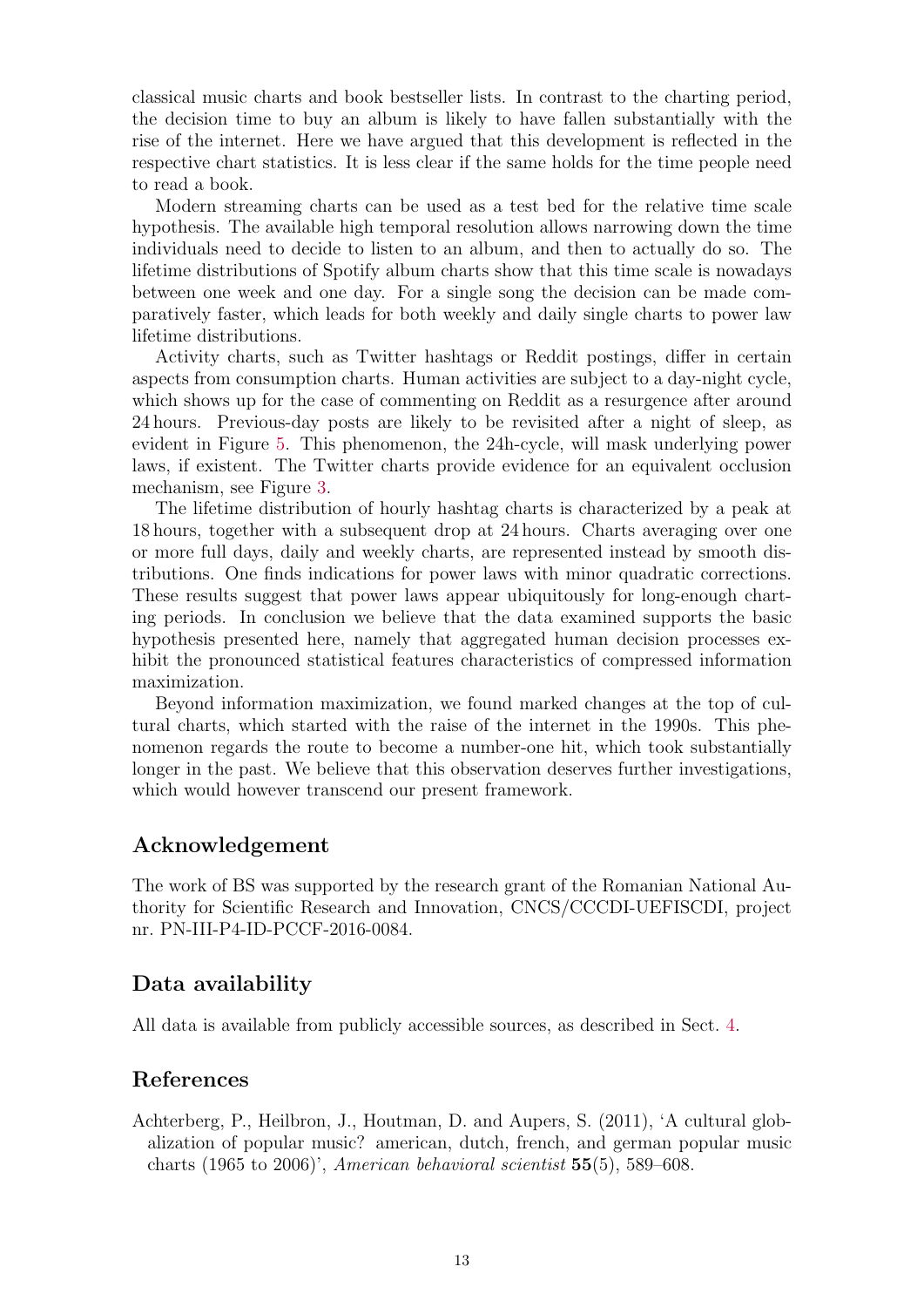- <span id="page-13-5"></span>Baumgartner, J., Zannettou, S., Keegan, B., Squire, M. and Blackburn, J. (2020), The pushshift reddit dataset, in 'Proceedings of the International AAAI Conference on Web and Social Media', Vol. 14, pp. 830–839.
- <span id="page-13-16"></span>Billboard Charts (2020), [http://www.billboard.com/.](http://www.billboard.com/)
- <span id="page-13-14"></span>Broersen, P. M. (1998), Estimation of the accuracy of mean and variance of correlated data, in 'IMTC/98 Conference Proceedings. IEEE Instrumentation and Measurement Technology Conference. Where Instrumentation is Going (Cat. No. 98CH36222)', Vol. 1, IEEE, pp. 36–41.
- <span id="page-13-15"></span>Clauset, A., Shalizi, C. R. and Newman, M. E. (2009), 'Power-law distributions in empirical data',  $SIAM$  review  $51(4)$ , 661-703.
- <span id="page-13-11"></span>Dehaene, S. (2003), 'The neural basis of the weber–fechner law: a logarithmic mental number line', *Trends in cognitive sciences* 7(4), 145–147.
- <span id="page-13-0"></span>Elkins, C. (1976), 'Isaac asimov's" foundation" novels: Historical materialism distorted into cyclical psycho-history', Science Fiction Studies pp. 26–36.
- <span id="page-13-9"></span>Gros, C. (2015), *Complex and adaptive dynamical systems: A primer*, Springer.
- <span id="page-13-18"></span>Gros, C. (2017), 'Entrenched time delays versus accelerating opinion dynamics: are advanced democracies inherently unstable?', The European Physical Journal B 90(11), 223.
- <span id="page-13-3"></span>Gros, C. (2018), 'An empirical study of the per capita yield of science nobel prizes: is the us era coming to an end?', Royal Society open science  $5(5)$ , 180167.
- <span id="page-13-6"></span>Gros, C., Kaczor, G. and Marković, D. (2012), 'Neuropsychological constraints to human data production on a global scale', The European Physical Journal B  $85(1), 28.$
- <span id="page-13-17"></span>Hawes Publications (2020), 'Hawes publications'. URL: http://www.hawes.com
- <span id="page-13-10"></span>Hecht, S. (1924), 'The visual discrimination of intensity and the weber-fechner law', The Journal of general physiology  $7(2)$ ,  $235-267$ .
- <span id="page-13-12"></span>Howard, M. W. (2018), 'Memory as perception of the past: Compressed time in mind and brain', *Trends in cognitive sciences*  $22(2)$ ,  $124-136$ .
- <span id="page-13-2"></span>Interiano, M., Kazemi, K., Wang, L., Yang, J., Yu, Z. and Komarova, N. L. (2018), 'Musical trends and predictability of success in contemporary songs in and out of the top charts', Royal Society Open Science 5(5), 171274.
- <span id="page-13-1"></span>Lafrance, M., Scheibling, C., Burns, L. and Durr, J. (2018), 'Race, gender, and the billboard top 40 charts between 1997 and 2007', Popular Music and Society  $41(5)$ , 522–538.
- <span id="page-13-7"></span>Leroi, A. M., Lambert, B., Rosindell, J., Zhang, X. and Kokkoris, G. D. (2020), 'Neutral syndrome', Nature human behaviour 4(8), 780–790.
- <span id="page-13-4"></span>Lorenz-Spreen, P., Mønsted, B. M., Hövel, P. and Lehmann, S. (2019), 'Accelerating dynamics of collective attention', Nature communications 10(1), 1759.
- <span id="page-13-13"></span>Marković, D. and Gros, C. (2014), 'Power laws and self-organized criticality in theory and nature', *Physics Reports*  $\mathbf{536}(2)$ , 41–74.
- <span id="page-13-8"></span>Marois, R. and Ivanoff, J. (2005), 'Capacity limits of information processing in the brain', *Trends in cognitive sciences*  $9(6)$ , 296-305.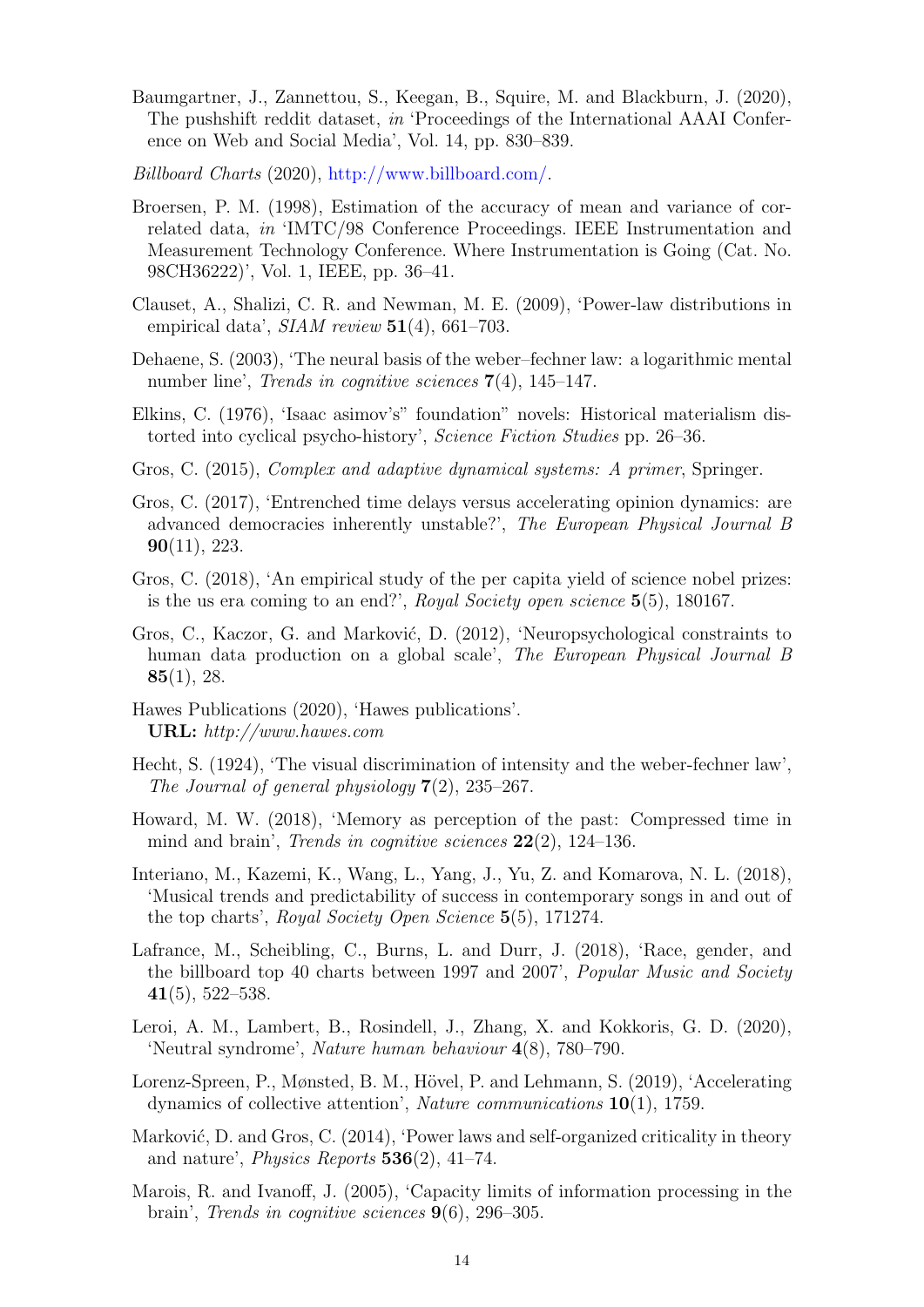- <span id="page-14-1"></span>Mauch, M., MacCallum, R. M., Levy, M. and Leroi, A. M. (2015), 'The evolution of popular music: Usa 1960–2010', Royal Society Open Science 2(5), 150081.
- <span id="page-14-9"></span>Medvedev, A. N., Lambiotte, R. and Delvenne, J.-C. (2017), The anatomy of reddit: An overview of academic research, in 'Dynamics on and of Complex Networks', Springer, pp. 183–204.
- <span id="page-14-4"></span>Monechi, B., Gravino, P., Servedio, V. D., Tria, F. and Loreto, V. (2017), 'Significance and popularity in music production', Royal Society Open Science 4(7), 170433.
- <span id="page-14-14"></span>Mønsted, B. (2019), 'top50 hashtags.json'. URL: https://figshare.com/articles/top50 hashtags json/6007322/3
- <span id="page-14-8"></span>Néda, Z., Varga, L. and Biró, T. S. (2017), 'Science and facebook: The same popularity law!', PloS one 12(7), e0179656.
- <span id="page-14-16"></span>New York Times Best Sellers (2020), [https://www.nytimes.com/books/](https://www.nytimes.com/books/best-sellers/) [best-sellers/.](https://www.nytimes.com/books/best-sellers/)
- <span id="page-14-13"></span>Nieder, A. and Miller, E. K. (2003), 'Coding of cognitive magnitude: Compressed scaling of numerical information in the primate prefrontal cortex', Neuron  $37(1), 149-157.$
- <span id="page-14-3"></span>Nunes, J. C., Ordanini, A. and Valsesia, F. (2015), 'The power of repetition: repetitive lyrics in a song increase processing fluency and drive market success', Journal of Consumer Psychology 25(2), 187–199.
- <span id="page-14-2"></span>Ordanini, A. and Nunes, J. C. (2016), 'From fewer blockbusters by more superstars to more blockbusters by fewer superstars: How technological innovation has impacted convergence on the music chart', International Journal of Research in Marketing 33(2), 297–313.
- <span id="page-14-11"></span>Panek, E., Hollenbach, C., Yang, J. and Rhodes, T. (2018), 'The effects of group size and time on the formation of online communities: Evidence from reddit', Social  $Median + Society 4(4), 2056305118815908.$
- <span id="page-14-0"></span>Phillips, N. and Zyglidopoulos, S. (1999), 'Learning from foundation: Asimov's psychohistory and the limits of organization theory', *Organization*  $6(4)$ , 591–608.
- <span id="page-14-15"></span>Reddit Database (2020), [https://files.pushshift.io/reddit.](https://files.pushshift.io/reddit)
- <span id="page-14-6"></span>Rosa, H. (2013), Social acceleration: A new theory of modernity, Columbia University Press.
- <span id="page-14-5"></span>Schneider, L. and Gros, C. (2019), 'Five decades of us, uk, german and dutch music charts show that cultural processes are accelerating', Royal Society Open Science 6(8), 190944.
- <span id="page-14-17"></span>Spotify Charts (2020), [https://spotifycharts.com/regional/us/daily/latest/.](https://spotifycharts.com/regional/us/daily/latest/)
- <span id="page-14-10"></span>Stoddard, G. (2015), Popularity dynamics and intrinsic quality in reddit and hacker news, in 'Ninth international AAAI conference on web and social media'.
- <span id="page-14-12"></span>Valensise, C. M., Cinelli, M., Galeazzi, A. and Quattrociocchi, W. (2019), 'Drifts and shifts: Characterizing the evolution of users interests on reddit',  $arXiv$  preprint arXiv:1912.09210 .
- <span id="page-14-7"></span>Vostal, F. (2017), 'Slowing down modernity: A critique', Time & Society p. 0961463X17702163.